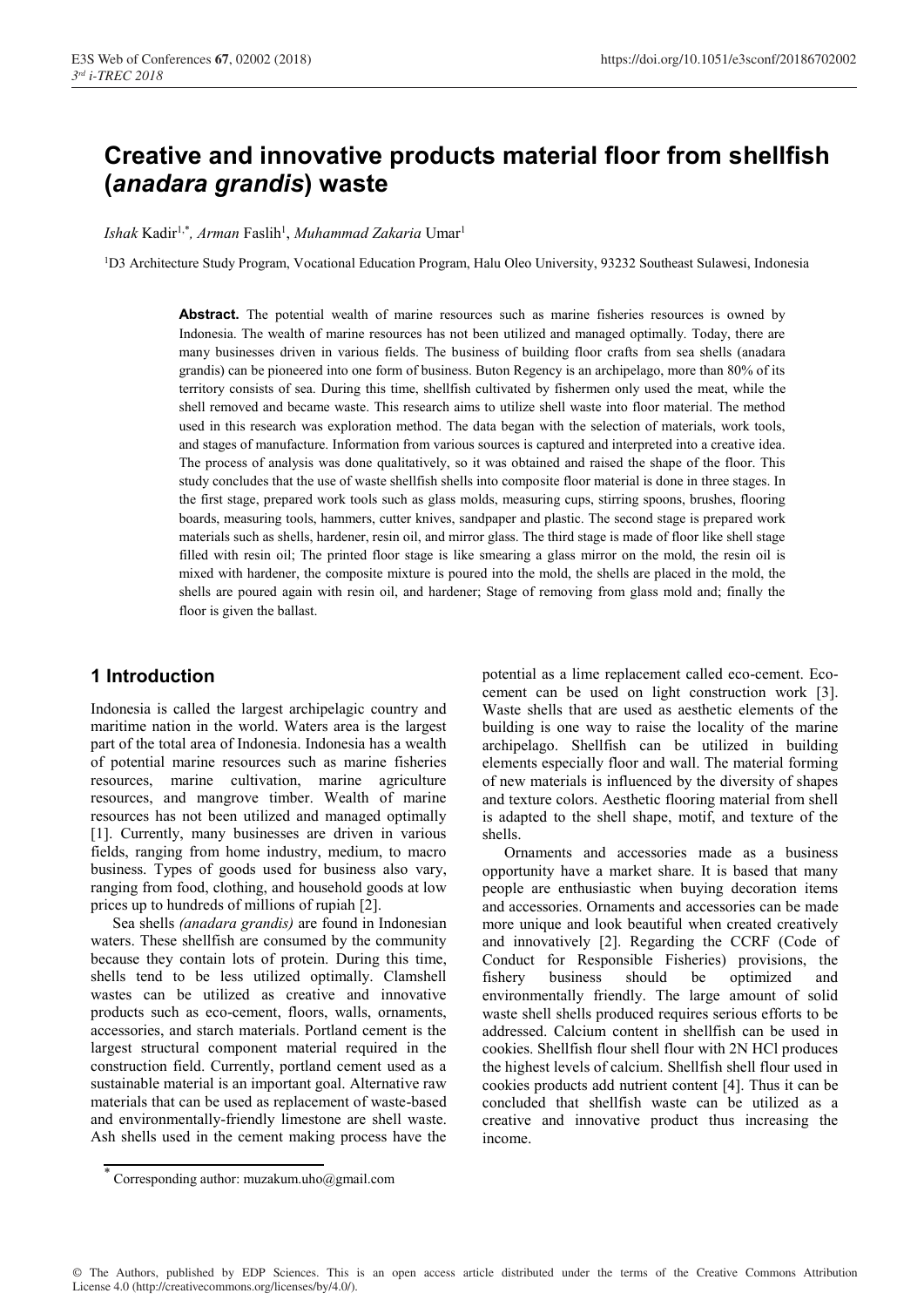Composite is a combination of matrix material that is bonded and reinforced with filler material. The matrix is formed by a composite and bonded with a filler. In general, the composite material used is a thermoset resin adhesive. According to data from the Recycling Workshop in 1993 that waste plastic discharged in large cities reached 4,755 tons per day where 7% were plastic. When this plastic bag waste is dumped into the environment will pollute the environment. One of the materials formed by wood composites is sawdust. Composites made from flexible plastic waste and sawdust can be applied to floor coverings [5]. Methods that have been developed on the building's floor system are intended for accelerated implementation process and the use of wood is reduced through precast concrete. Steel-concrete and wooden composite floor plate systems are widely used, because of the following; 1) in the execution process only required scaffolding with a distance of about 1 m; 2) precast plate in the form of curve tile functioned as formwork; 3) fused with concrete; 4) preprinted components are assembled, molded whole beams, support beam combined with floor plate, and casted in place [6]. One effort to optimize the utilization of wood is done by using the remaining sawn timber for the production of composite floor boards. The making of floor boards from the rest of the processed wood is more efficient than the making of floor boards that use the rest of the wood. The remaining processed wood for optimal floorboard products is utilized as surface coating material and for panel products [7]. One of the alternative floors used in multi-storey buildings is composite floor plates of reinforced concrete. This wood component is functioned as a beam divider and as a floor plate. This precise technology is expected to be a complement to modular home buildings. The developed composite floor system produces the trend of beam capacity curve to be a ductile. The wood-reinforced concrete composite system can be an alternative to the floor structure system [8]. Thus it can be concluded that the building floor can be made of composite with different filler material.

The business of building floor crafts from sea shells *(anadara grandis)* can be pioneered into one form of business. Buton Regency is an archipelago, more than 80% of its total area or  $\pm$  21,054 km<sup>2</sup> consists of sea. Potential fisheries and marine is quite high owned by this region, such as coral reef ecosystems, seagrass ecosystems, mangrove forests, and high seas. Cultivated Mollusca commodities such as pearl shells, japing shells, fur shells, green shells, abalone, lola, axes, and giant kimah. The coral and sand substrate biota are inhabited by lola and abalone in Lasalimu, South Lasalimu, Batu Atas, Sampolawa, Siompu, Lakudo, Wabula, and Mawasangka. During this time, shellfish cultivated fishermen only used meat, while the shell is removed and become waste. Thus, this phenomenon is captured and processed creatively and innovatively as a floor material. This research is aimed to utilize shell waste into floor material.

# **2 Methodology**

The method used in this research is exploration method. Data begins with the selection of materials, work tools, and stages of manufacture. Information from various sources is captured and interpreted into a creative idea. The basic concept is done and developed pragmatically on the shape of the floor. The process of analysis is done qualitatively, so it is obtained and raised the shape of the floor. The ground floor shape obtained is transformed from the parameters to the resulting flooring of clamshells and can be applied to the building.

# **3 Result and Discussion**

## **3.1 Work tools**

The work tools used to make flooring material from shellfish (anadara grandis) are, as follows: 1) Glass molds made of clear glass type with 5 mm thick. The glass mold is made as follows: The first glass mold is made base mold with the size 250 mm x 250 m. A second mold is made of a frame placed on top of the base mold. The frame is made according to the size of the base print. The thickness of the molded frame made is 10 mm, because the frame of the mold is arranged into two layers. The inner mold thickness is 10 mm. The frame mold placed on the base mold is adhesive by using a mixture of resin and hardener by dripping on the edge of the base mold.

All of the frame frames at the angular assembly are patched with plastisin to keep the wet composite material out of the mold. Thus, mold of floor material from shells is formed; 2) Measuring cup used glasses of mineral water with dosage 240 ml; 3) The stirrer spoon is used to stir the mixture of resin and hardener oil to mix evenly; 4) The brush is used to smear the glass mirror on the glass mold so that the floor material is not sticky when lifted from the mold; 5) The boards used are plywood boards or gypsum that have been unused. This tool is used as an idler during the printing stage to allow the floor volume to be flat and symmetrical; 6) The measuring instrument used is meter and ruler; 7) Stationeries are used during the manufacture of prints such as markers; 8) The hammer is used to break shells that are not fit in the mold and to destroy the shells. The crushed shells are used as floor fillers; 9) The cutter knife is used to cut out the edge of the mold that appears; 10) The abrasive tool is used to smooth the sides of the printed floor for aesthetics; 11) Plastisin is used to cover the gap at the assembly of the frame so that the liquid in the mold does not come out of the mold.

## **3.2 Work materials**

The working materials used to make the floor material from the shells (anadara grandis) are (shown in Figure 1), as follows: 1) seed shells used are taken from Pasarwajo Sub-district, Buton Regency. The characteristics of shellfish from this area of the most prominent are clean white as sand. So good when used as a material filler floor of shellfish. Shellfish prior to use as a floor material should be washed with clean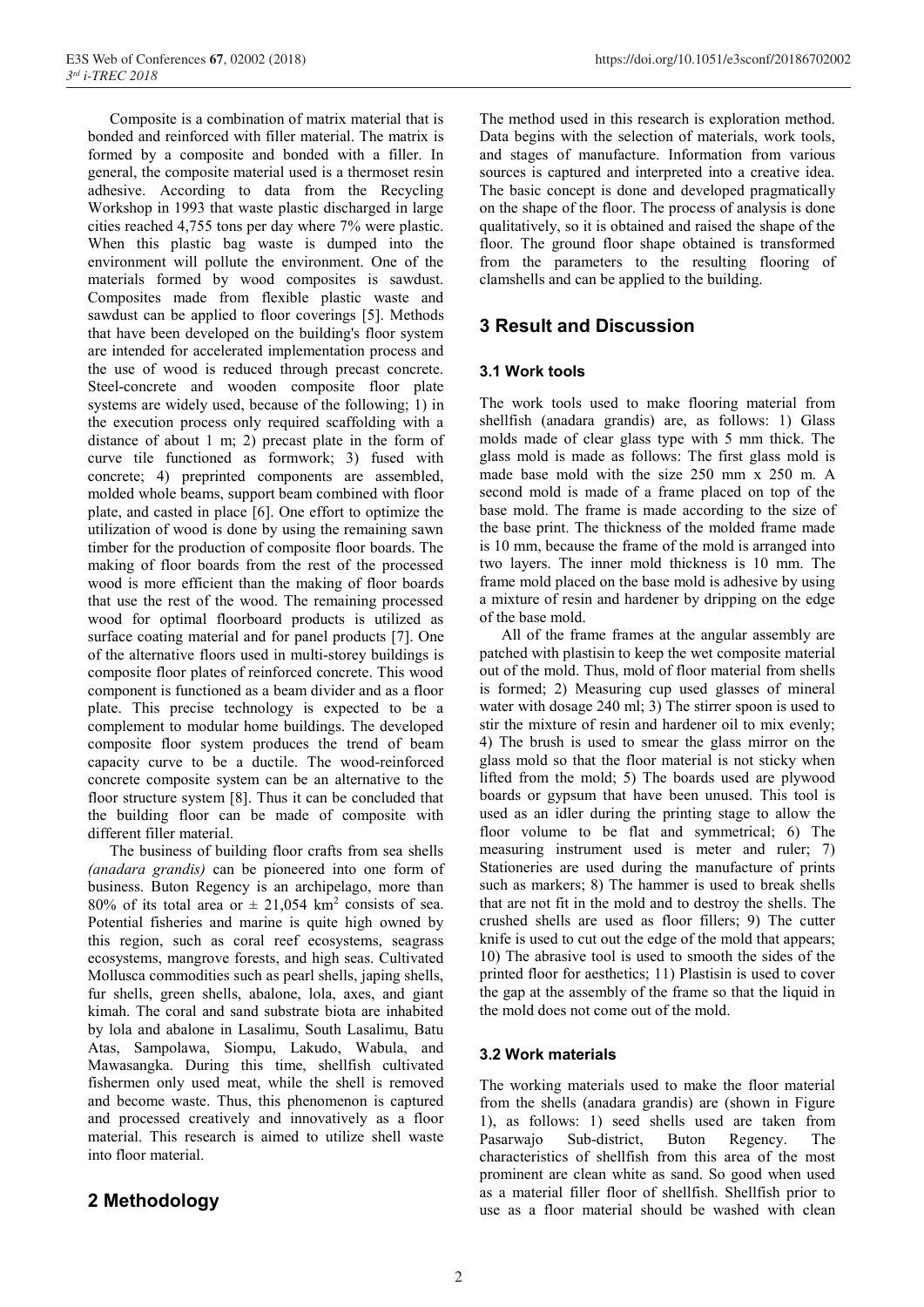water and laundry. Whole shellfish is used as the main object of floor material. Shellfish are crushed as filler elements and placed between the complete shells, so that the filler material in the mold becomes solid. The size of the shells used as floor fillers varies, so the shell material placed in the mold appears. The maximum size of whole shells inserted as filler material is 15 mm. The size of the shellfish exceeding that size is destroyed as a floor filler; 2) Hardener is used as an accelerating material to harden the composite material. The price of one bottle of hardener sold in the market is Rp 7 000 (Seven thousand rupiah) per bottle. The hardener composition used for resin oil to create a floor with a size of 200 mm x 200 ml is 4 ml; 3) The resin oil used per 240 ml dose of the hardener is 2 ml (99%: 1%). Price of 1 kg resin oil valued Rp 4 000 (Forty thousand rupiah). One piece of floor material with a size of 200 mm x 200 mm is used 480 ml of resin oil. Resin oil functioned as the main raw material for forming flooring; 4) Mirror glass functioned as a polishing material before the mold is filled so that the floor easily separated from the mold. Mirror glass one tin valued Rp 150 000 (One hundred fifty thousand rupiah).



**Fig. 1.** Working materials used to make flooring material from shellfish.



**Fig. 2.** Fan shaped shells filled with a mixture of resin and hardener oils.

#### **3.3 Making floor**

#### *3.3.1 Mixing*

Fan shaped shells are filled one by one using resin and hardener oils with the content composition used 99%: 1%. The filling of the composite mixture against these shellfish is intended to make solid shell so that the floor

is sturdy. The shells filled with quick dry oil resin for about 5 minutes. This stage of the preparation is done with great care that the mixture of resin and hardener oil is not spilled (Fig. 2).

#### *3.3.2 Printing*



**Fig. 3.** Stages of printed floor

The stages of the floor are printed (Fig. 3), as follows: 1) Mirror glass is smeared with brush on a glass mold. Mirror glass smeared across the glass surface including the thick edges of the glass. The more glass mirrors smeared in the mold the easier it is to release the floor; 2) Oil resin and hardener mixed with 99%: 1% composition. The mixture is stirred with a spoon to keep it flat; 3) The composite mixture is poured into a mold with a thickness of 3-4 mm and is waited until it is rather dense. Solid composites are known by piercing with stick; 4) Mixture of composite that began solid put shells. The shells are placed one by one and close together. The shapes and types of shells used as floor fillers vary. The gaps between the shells are filled with shellfish crushed in order to be aesthetically pleasing. The shell stage placed in the mold needs to be done quickly, because to anticipate a quick solid resin mixture; 5) After all the shells have been installed immediately pour the resin oil mixture over the entire shell surface. Poured resin oil needs to get out of mold. At this stage it should be carefully observed so that the mold is not tilted. Sloping mold is feared uneven floor thickness. At this stage also need to be observed because of frequent bubble phenomena. The empty air inside the mixture is called a bubble phenomenon. This happens because the heat from the composite mixture presses the air from the shells. This phenomenon is anticipated by removing the air by stabbing it with a stick. After the floor is printed and waited until solid for 10 minutes.